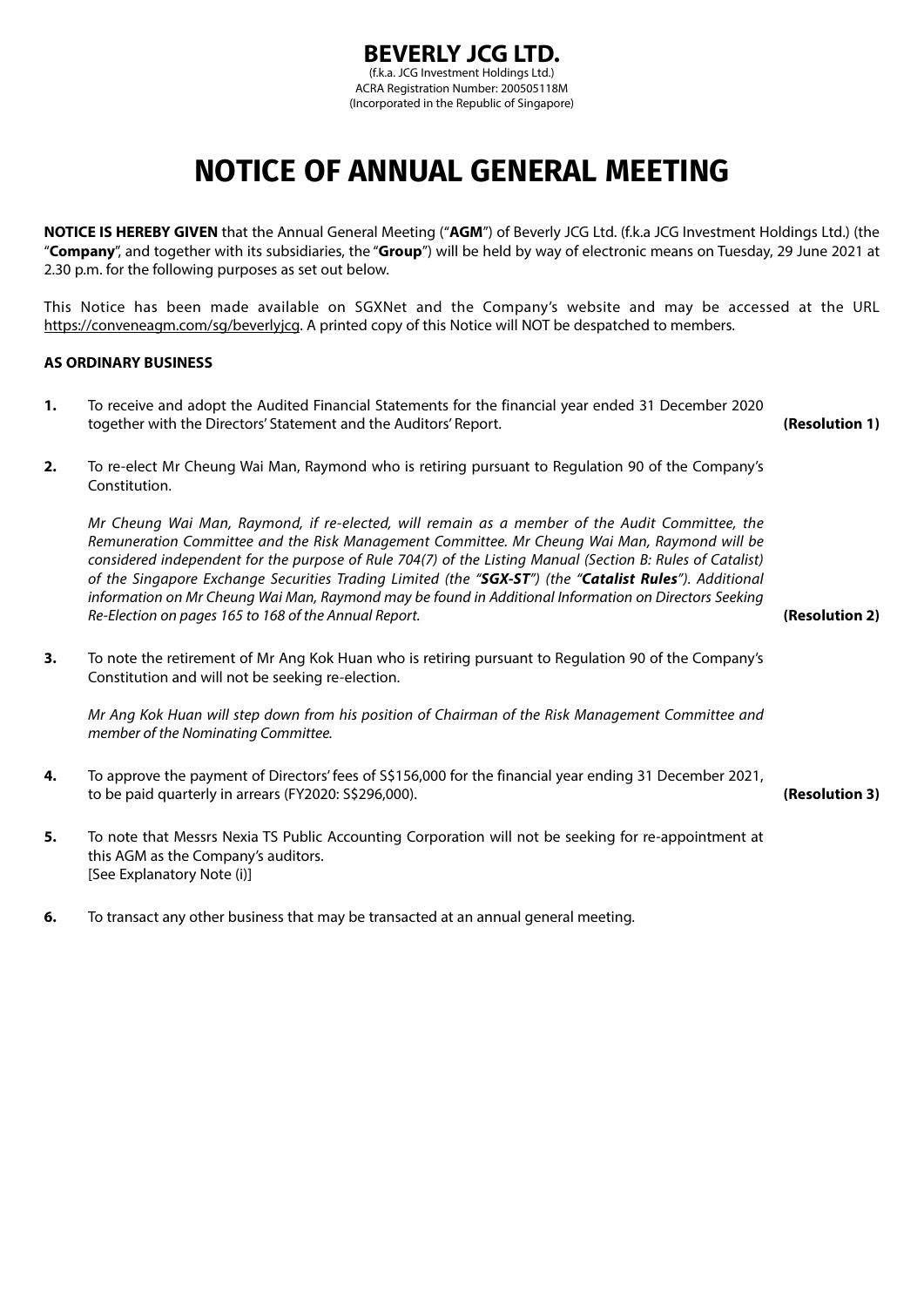#### **AS SPECIAL BUSINESS**

**7.** To consider and, if thought fit, to pass the following resolution as an ordinary resolution, with or without modifications:

"That pursuant to Section 161 of the Companies Act, Chapter 50 of Singapore (the "**Act**") and Rule 806 of the Catalist Rules, the directors of the Company (the "**Directors**") be and are hereby authorised to allot and issue:

- a) shares in the capital of the Company ("**Shares**");
- b) convertible securities; or
- c) additional securities issued pursuant to adjustment to (b) above; or
- d) Shares arising from the conversion of securities in (b) and (c) above,

in the Company (whether by way of rights, bonus or otherwise) at any time and upon such terms and conditions and for such purposes and to such persons as the Directors may in their absolute discretion deem fit provided that:

- (i) the aggregate number of Shares and convertible securities that may be issued must not be more than 100% of the total number of issued Shares excluding treasury shares and subsidiary holdings, of which the aggregate number of Shares and convertible securities issued other than on a pro-rata basis to existing shareholders must not be more than 50% of the total number of issued Shares excluding treasury shares and subsidiary holdings. For the purpose of determining the aggregate number of Shares and convertible securities that may be issued under this resolution, the percentage of the total number of issued Shares excluding treasury shares and subsidiary holdings is based on the total number of issued Shares excluding treasury shares and subsidiary holdings at the time this resolution is passed, after adjusting for (aa) new Shares arising from the conversion or exercise of convertible securities; (bb) new Shares arising from exercising of share options or vesting of share awards outstanding or subsisting at the time of the passing of this resolution, provided the options or awards were granted in compliance with Part VIII of Chapter 8 of the Catalist Rules; and (cc) any subsequent bonus issue, consolidation or subdivision of Shares;
- (ii) in exercising the authority conferred by this resolution, the Company shall comply with the provisions of the Catalist Rules for the time being in force (unless such compliance has been waived by the SGX-ST) and the Constitution for the time being of the Company; and
- (iii) unless revoked or varied by the Company in a general meeting, such authority conferred by this resolution shall continue in force until the conclusion of the next annual general meeting of the Company or the date by which the next annual general meeting of the Company is required by law to be held, whichever is the earlier." [See Explanatory Note (ii)]
- **8.** To consider and, if thought fit, to authorise the Directors of the Company to grant awards ("**Awards**") in accordance with the provisions of the JCG Share Performance Plan ("**JCG SPP**") and to allot and issue from time to time such number of fully paid-up ordinary shares in the capital of the Company (the "**Shares**") as may be required to be allotted and issued pursuant to the vesting of Awards under the JCG SPP, provided that the aggregate number of Shares available under the JCG SPP, when added to all Shares, options or awards granted under any other share option scheme, share award scheme or share incentive scheme of the Company then in force, shall not exceed 15% of the total issued share capital (excluding treasury shares and subsidiary holdings) of the Company from time to time. **(Resolution 5)**

**(Resolution 4)**

By Order of the Board

Ong Beng Hong/Tan Swee Gek Company Secretaries **14 June 2021**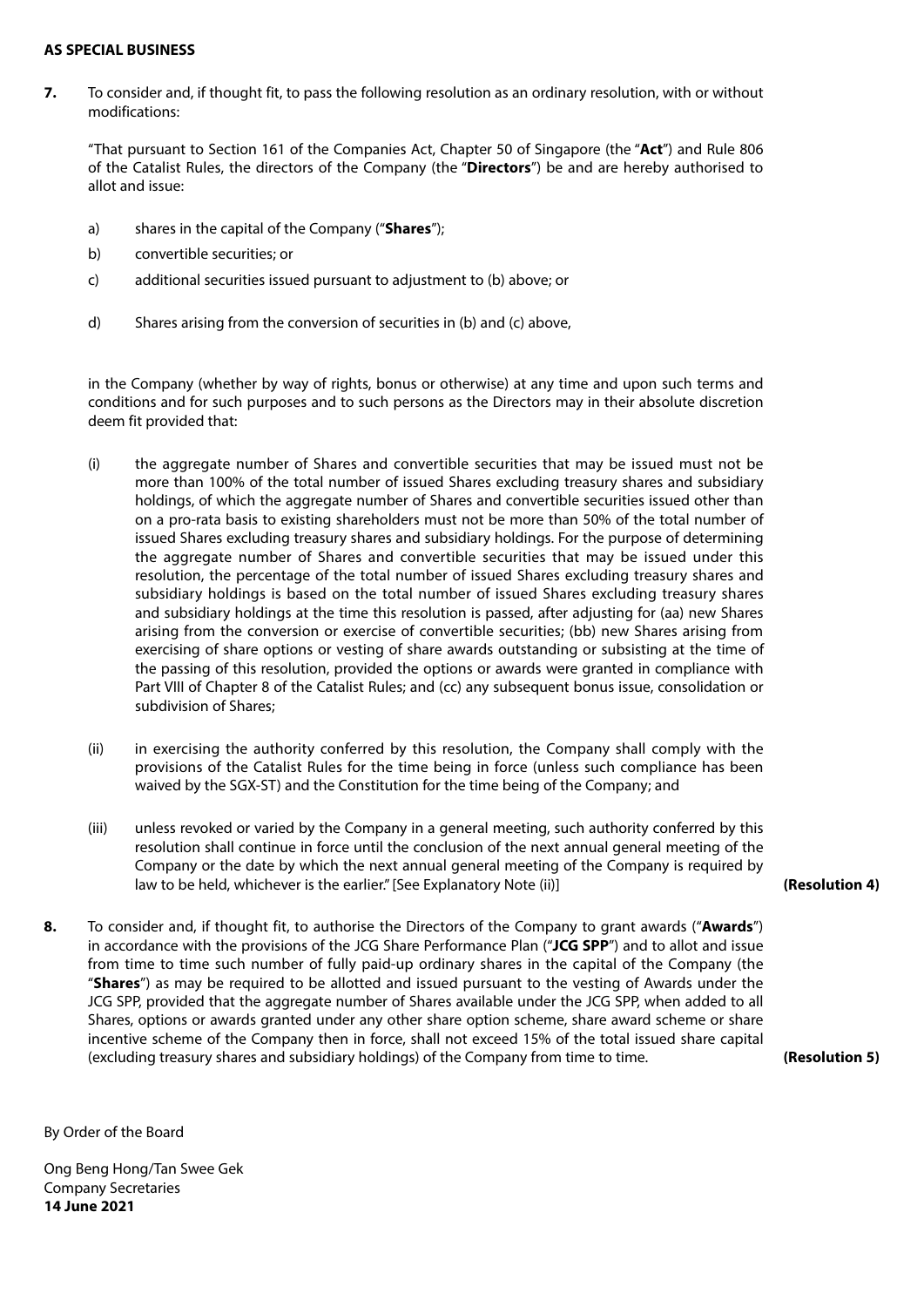#### **Explanatory Notes:**

- (i) The auditors of the Company, Messrs Nexia TS Public Accounting Corporation, have expressed their intention not to seek for re-appointment at this AGM. The Board of the Company shall be taking the necessary steps to replace the independent auditors of the Company, in consultation with the Audit Committee of the Company, with another firm of auditors. Shareholders' approval for the appointment of the incoming independent auditors of the Company will be sought at a forthcoming Extraordinary General Meeting ("**EGM**") of the Company, the details of which will be made known to shareholders in due course. Messrs Nexia TS Public Accounting Corporation shall stay on as the interim auditors of the Company until the appointment of the incoming independent auditors at the next EGM.
- (ii) The ordinary resolution 4 proposed above, if passed, will empower the Directors from the passing of the AGM until the date of the next annual general meeting, to allot and issue Shares and convertible securities in the Company up to an amount not exceeding, in total, 100% of the number of issued Shares in the capital of the Company at the time of passing of this resolution, of which up to 50% may be issued other than on a pro-rata basis to existing shareholders of the Company. For determining the aggregate number of Shares that may be issued, the total number of issued Shares, excluding treasury shares and subsidiary holdings, shall be calculated based on the total number of issued Shares excluding treasury shares and subsidiary holdings at the time of this ordinary resolution 4 above is passed after adjusting for new Shares arising from the conversion or exercise of convertible securities, share options or vesting of share awards which are outstanding or subsisting at the time this ordinary resolution 4 above is passed and any subsequent bonus issue, consolidation or subdivision of Shares.

### **Notes:**

1) Alternative arrangements relating to, among others, attendance, submission of questions in advance and/or voting by proxy at the AGM are set out in the Company's announcement dated 14 June 2021 entitled "Important Notice to Shareholders Regarding the Company's Annual General Meeting on 29 June 2021" which has been uploaded together with this Notice of AGM on SGXNet on the same day. This announcement may also be accessed at the URL https:// conveneagm.com/sg/beverlyjcg.

In particular, the AGM will be held by way of electronic means and a member will be able to watch the proceedings of the AGM through a "live" webcast or listen to these proceedings through a "live" audio feed via his/her/its mobile phones, tablets or computers. In order to do so, a member who wishes to watch the "live" webcast or listen to the "live" audio feed must pre-register at the URL https://conveneagm.com/sg/beverlyjcg for verification purposes. The website will open for pre-registration on 14 June 2021 and will close at 2.30 p.m. on 26 June 2021. Following authentication of his/ her/its status as members, authenticated members will be able to use their login details created during the registration process to access the webcast and audio feed of the proceedings of the AGM at the URL https://conveneagm.com/sg/ beverlyjcg. Non-validated members will receive an email informing them of the invalid status by 28 June 2021. Members are reminded that the AGM proceedings are private. As such, members should not share their login details to access the "live" webcast or "live" audio feed of the AGM proceedings to anyone else. Recording of the "live" webcast of the AGM proceedings in whatever form is also strictly prohibited.

Members may also submit questions related to the resolutions to be tabled for approval at the AGM. To do so, all questions must be submitted by 2.30 p.m. on 26 June 2021:

- (a) via the pre-registration website at the URL https://conveneagm.com/sg/beverlyjcg;
- (b) in hard copy by sending by post and lodging the same at the office of our Share Registrar, Boardroom Corporate & Advisory Services Pte. Ltd., at 50 Raffles Place, #32-01, Singapore Land Tower, Singapore 048623; or
- (c) by email to ir@jcg-investment.com.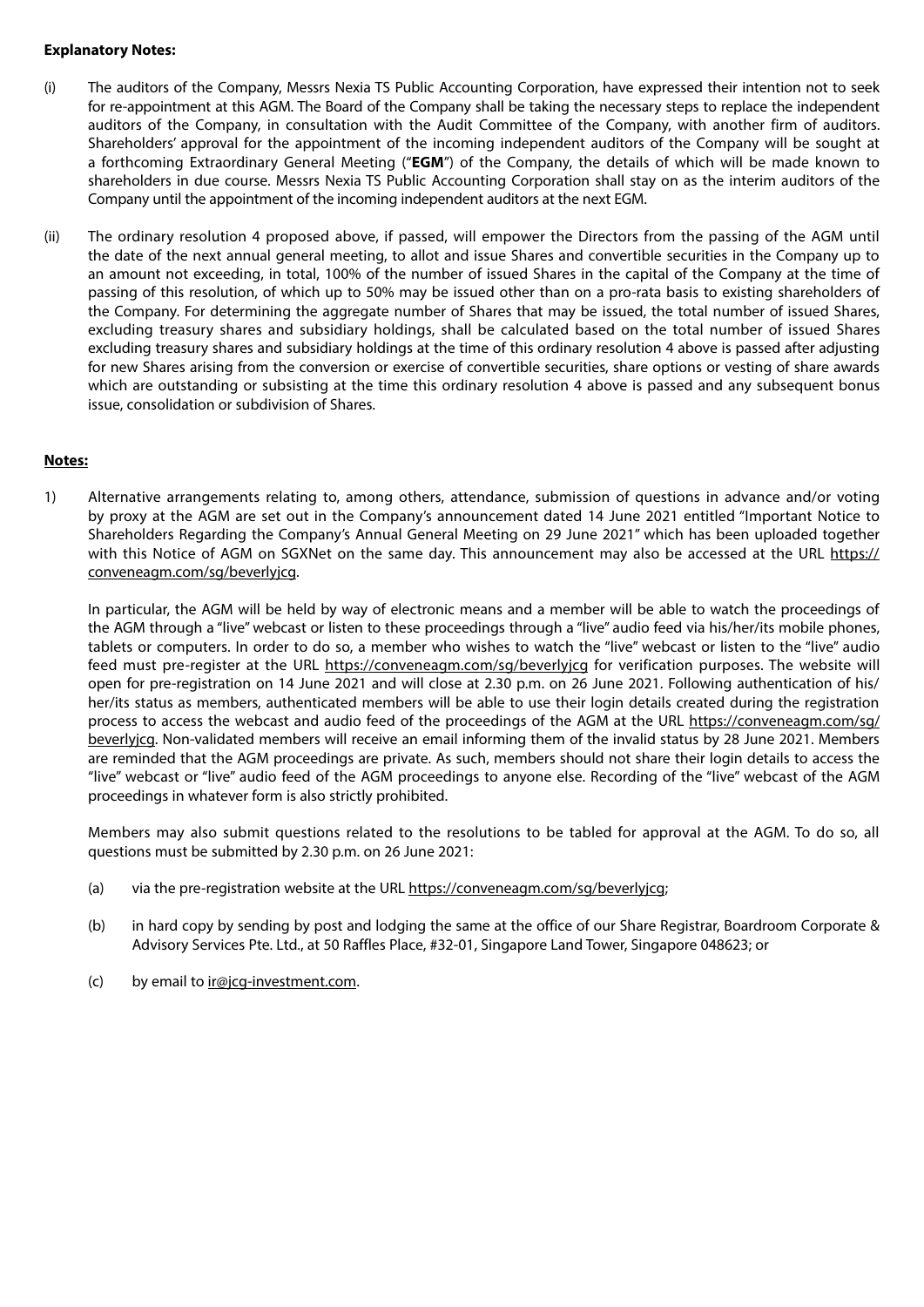Members will need to identify themselves when posing questions by email or by mail by providing the following details:

- (a) the member's full name as it appears on his/her/its CDP/CPF/SRS share records;
- (b) the member's NRIC/Passport/UEN number;
- (c) the member's contact number and email address; and
- (d) the manner in which the member holds his/her/its Shares in the Company (e.g. via CDP, CPF or SRS).

The Company will not be able to answer questions from persons who provide insufficient details to enable the Company to verify his/her/its shareholder status.

The Company will endeavour to provide its responses to substantial queries and relevant comments from Shareholders relating to the agenda of the AGM prior to, or during, the AGM via publication on SGXNET and the Company's corporate website at the URL https://www.beverlyjcg.com/ or by the Chairman at the AGM. The Company will also address any subsequent clarifications sought, or follow-up questions, prior to, or during, the AGM in respect of substantial and relevant matters. Where there are substantially similar questions the Company will consolidate such questions; consequently, not all questions may be individually addressed.

Although the deadline for submitting questions is 2.30 p.m. on 26 June 2021, shareholders are, however, encouraged to submit their questions in accordance with the paragraphs above earlier than 2.30 p.m. on 26 June 2021 so that they may have the benefit of the answers to their questions (where substantial and relevant to the agenda of the AGM) prior to submitting their proxy forms.

Please note that members will not be able to ask questions at the AGM "live" during the webcast and the audio feed, and therefore it is important for members to submit their questions in advance of the AGM.

- 2) **A member will not be able to attend the AGM in person. If a member (whether individual or corporate) wishes to exercise his/her/its voting rights at the AGM, he/she/it must appoint the Chairman of the AGM as his/her/its proxy to attend, speak and vote on his/her/its behalf at the AGM.** In appointing the Chairman of the AGM as proxy, a member (whether individual or corporate) must give specific instructions as to voting, or abstentions from voting, in the form of proxy, failing which the appointment will be treated as invalid. The accompanying proxy form for the AGM may be accessed at the URL https://conveneagm.com/sg/beverlyjcg.
- 3) The Chairman of the AGM, as proxy, need not be a member of the Company. The instrument appointing the Chairman of the AGM as proxy, together with the power of attorney or other authority under which it is signed (if applicable) or a notarially certified copy thereof, must:
	- (a) if sent by post, be deposited at the office of our Share Registrar, Boardroom Corporate & Advisory Services Pte. Ltd., at 50 Raffles Place, #32-01, Singapore Land Tower, Singapore 048623; or
	- (b) if submitted by email, be received by the Company at  $\text{ir@}$  investment.com,

in either case, not less than 48 hours before the time for holding the AGM, and in default the instrument of proxy shall not be treated as valid.

A member who wishes to submit an instrument of proxy must first download, complete and sign the proxy form, before submitting it by post to the address provided above, or before scanning and sending it by email to the email address provided above.

**In view of the current COVID-19 situation and the related safe distancing measures which may make it difficult for members to submit completed proxy forms by post, members are strongly encouraged to submit completed proxy forms electronically via email.**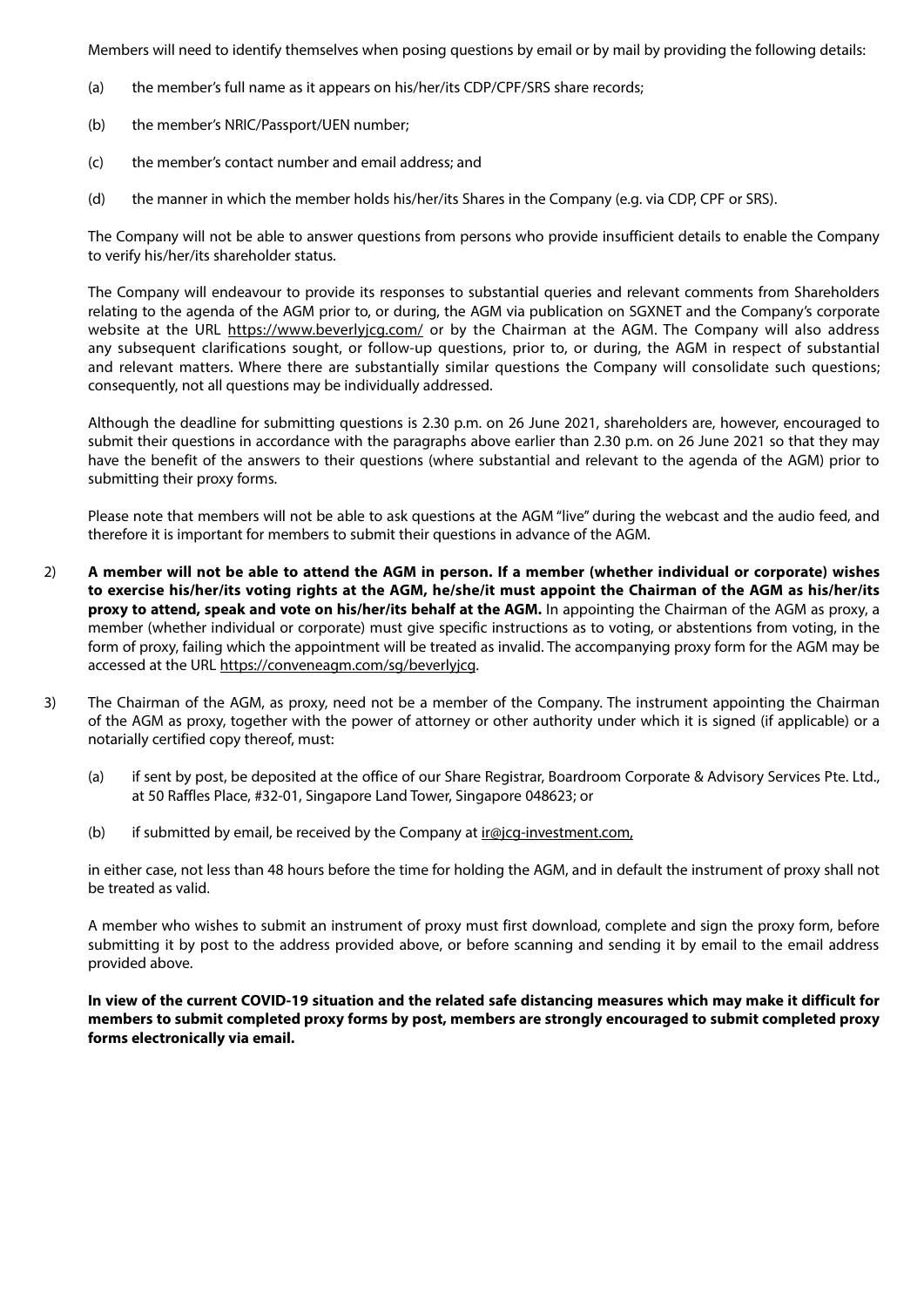- 4) The instrument appointing the Chairman of the AGM as proxy must be signed under the hand of the appointor or of his/ her attorney duly authorised in writing. Where the instrument appointing a proxy or proxies is executed by a corporation, it must be executed either under its seal or under the hand of an officer or attorney duly authorised.
- 5) The Company shall be entitled to reject a proxy form which is incomplete, improperly completed, illegible or where the true intentions of the appointor are not ascertainable from the instructions of the appointor specified on the proxy form. In addition, in the case of shares entered in the Depository Register, the Company may reject a proxy form if the member, being the appointor, is not shown to have shares entered against his/her/its name in the Depository Register as at 72 hours before the time appointed for holding the AGM, as certified by The Central Depository (Pte) Limited to the Company.
- 6) Persons who hold shares through relevant intermediaries (as defined in Section 181 of the Companies Act, Chapter 50 of Singapore), including CPF and SRS investors, and who wish to participate in the AGM ("**Relevant Intermediary**  Participants") by (a) observing and/or listening to the AGM proceedings via the "live" webcast or the "live" audio feed in the manner provided in Note 1) above; (b) submitting questions in advance of the AGM in the manner provided in Note 1) above; and/ or (c) appointing the Chairman of the AGM as proxy to attend, speak and vote on their behalf at the AGM, should contact the relevant intermediary (which would include, in the case of CPF and SRS investors, their respective CPF Agent Banks and SRS Operators) through which they hold such shares as soon as possible in order to facilitate the necessary arrangements for them to participate in the AGM. CPF or SRS investors who wish to appoint the Chairman of the AGM as proxy should approach their respective CPF Agent Banks or SRS Operators to submit their votes by 2.30 p.m. on 18 June 2021.
- 7) The Annual Report for the financial year ended 31 December 2020 may be accessed at the Company's website at the URL https://www.beverlyjcg.com/investor-relations/annual-report/ under "Annual Report 2020", and has also been made available on SGXNet.

### **Personal Data Privacy:**

By submitting an instrument appointing the Chairman of the AGM as proxy to attend, speak and vote at the AGM and/or any adjournment thereof or by attending the AGM and/or any adjournment thereof, submitting any details of Relevant Intermediary Participants in connection with the AGM, submitting any questions to the Company or pre-registering for the "live" webcast or "live" audio feed of the AGM, a member of the Company (i) consents to the collection, use and disclosure of the member's personal data by the Company (or its agents or service providers) for the purpose of the processing, administration and analysis by the Company (or its agents or service provider) of the appointment of the Chairman of the AGM as proxy, submission of questions and pre-registration of members for the AGM (including any adjournment thereof) and the preparation, compilation and publication of the attendance lists, minutes and other documents relating to the AGM (including any adjournment thereof), and in order for the Company (or its agents or service providers) to comply with any applicable laws, listing rules, regulations and/or guidelines (collectively, the "**Purposes**"), (ii) warrants that where the member discloses the personal data of the Relevant Intermediary Participants to the Company (or its agents), the member has obtained the prior consent of such Relevant Intermediary Participants for the collection, use and disclosure by the Company (or its agents or service provider) of the personal data of such Relevant Intermediary Participants for the Purposes, and (iii) agrees that the member will indemnify the Company in respect of any penalties, liabilities, claims, demands, losses and damages as a result of the member's breach of warranty.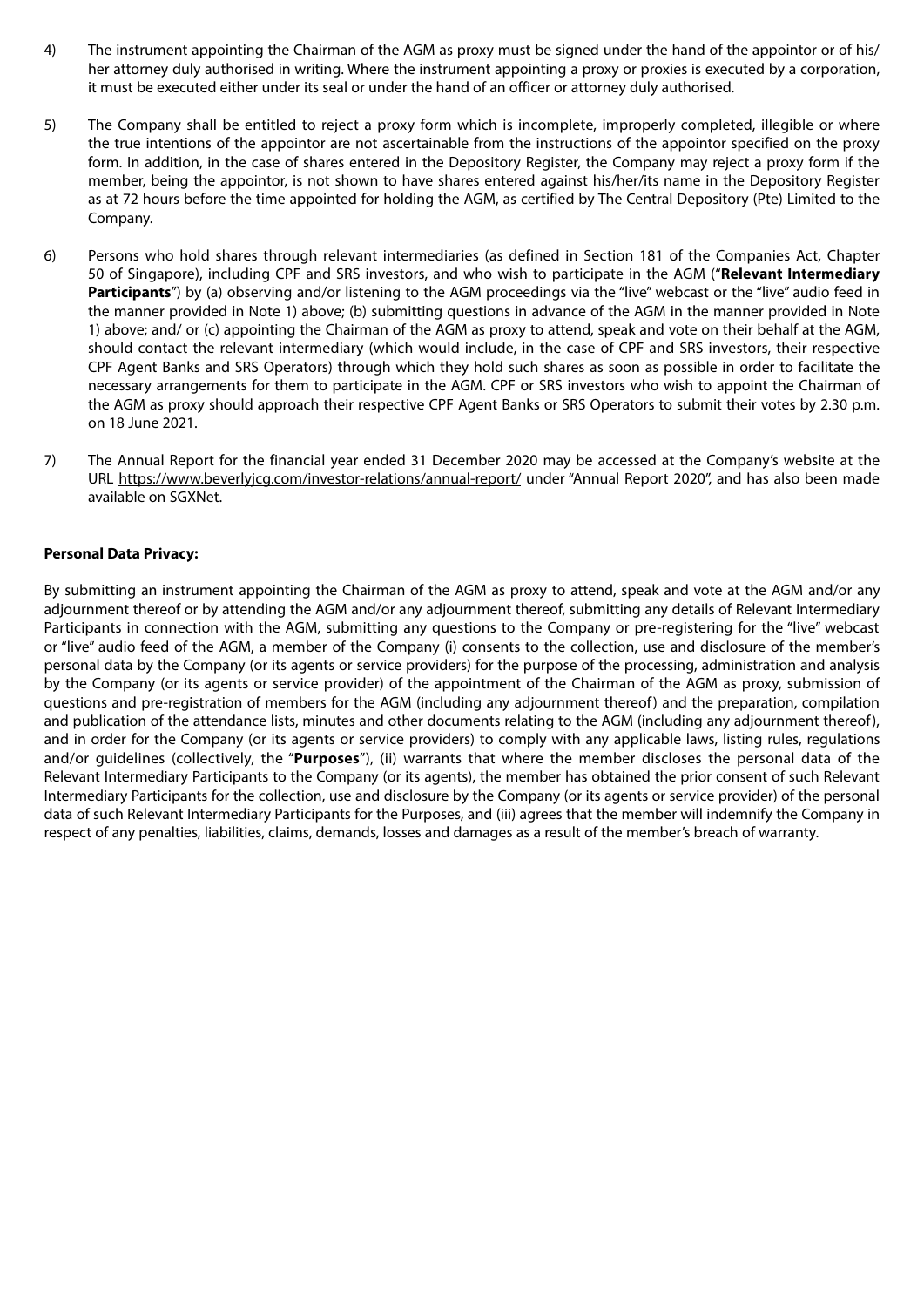Mr Cheung Wai Man, Raymond is the Director seeking re-election at the forthcoming annual general meeting of the Company to be convened on 29 June 2021 ("**AGM**") (the "**Retiring Director**").

Pursuant to Rule 720(5) of the Singapore Exchange Securities Trading Limited (the "**SGX-ST**") Listing Manual Section B: Rules of Catalist ("**Catalist Rules**"), the information relating to the Retiring Director as set out in Appendix 7F of the Catalist Rules is set out below:

|                                                                                                                                 | <b>MR CHEUNG WAI MAN, RAYMOND</b>                                                                                                                                                                                                                                                                                                                                                                                                                                                                                    |
|---------------------------------------------------------------------------------------------------------------------------------|----------------------------------------------------------------------------------------------------------------------------------------------------------------------------------------------------------------------------------------------------------------------------------------------------------------------------------------------------------------------------------------------------------------------------------------------------------------------------------------------------------------------|
| Date of Appointment                                                                                                             | 28 February 2019                                                                                                                                                                                                                                                                                                                                                                                                                                                                                                     |
| Date of last re-appointment (if applicable)                                                                                     | 30 April 2019                                                                                                                                                                                                                                                                                                                                                                                                                                                                                                        |
| Age                                                                                                                             | 44                                                                                                                                                                                                                                                                                                                                                                                                                                                                                                                   |
| Country of principal residence                                                                                                  | Singapore                                                                                                                                                                                                                                                                                                                                                                                                                                                                                                            |
| The Board's comments on this appointment (including<br>rationale, selection criteria, and the search and nomination<br>process) | The Board of Directors of the Company has considered, among<br>others, the recommendation of the Nominating Committee<br>("NC") and has reviewed and considered the qualification, work<br>experience and suitability of Mr Cheung Wai Man, Raymond for<br>re-appointment as an Independent Director of the Company.<br>The Board has reviewed and concluded Mr Cheung Wai Man,<br>Raymond possesses the experience, expertise, knowledge<br>and skills to contribute towards the core competencies of the<br>Board. |
| Whether appointment is executive, and if so, the area of Non-Executive<br>responsibility                                        |                                                                                                                                                                                                                                                                                                                                                                                                                                                                                                                      |
| Job Title (e.g. Lead ID, AC Chairman, AC Member etc.)                                                                           | Member of the Audit Committee, the Remuneration<br>Committee and the Risk Management Committee                                                                                                                                                                                                                                                                                                                                                                                                                       |
| Professional qualifications                                                                                                     | Associate member of the Institute & Faculties of Actuaries, UK<br>and Associate of Singapore Actuarial Society.                                                                                                                                                                                                                                                                                                                                                                                                      |
| Working experience and occupation(s) during the past 10 years                                                                   | March 2021 - Present<br>Managing Director, Alpha Consultant Pte. Ltd.                                                                                                                                                                                                                                                                                                                                                                                                                                                |
|                                                                                                                                 | February 2021 - Present<br>Chief Executive Officer, Alpha Millennia Technology Pte. Ltd.                                                                                                                                                                                                                                                                                                                                                                                                                             |
|                                                                                                                                 | June 2014 – Present<br>Director, BRCA Pte Ltd                                                                                                                                                                                                                                                                                                                                                                                                                                                                        |
|                                                                                                                                 | November 2018 - December 2019<br>Chief Risk Officer, BMFA Group Pte. Ltd.                                                                                                                                                                                                                                                                                                                                                                                                                                            |
|                                                                                                                                 | March 2018 - November 2018<br>Chief Strategy Officer, Symbo Platform Holdings Pte Ltd                                                                                                                                                                                                                                                                                                                                                                                                                                |
|                                                                                                                                 | April 2016 to February 2018<br>Regional Insurance Lead, GrabTaxi Holdings Pte Ltd                                                                                                                                                                                                                                                                                                                                                                                                                                    |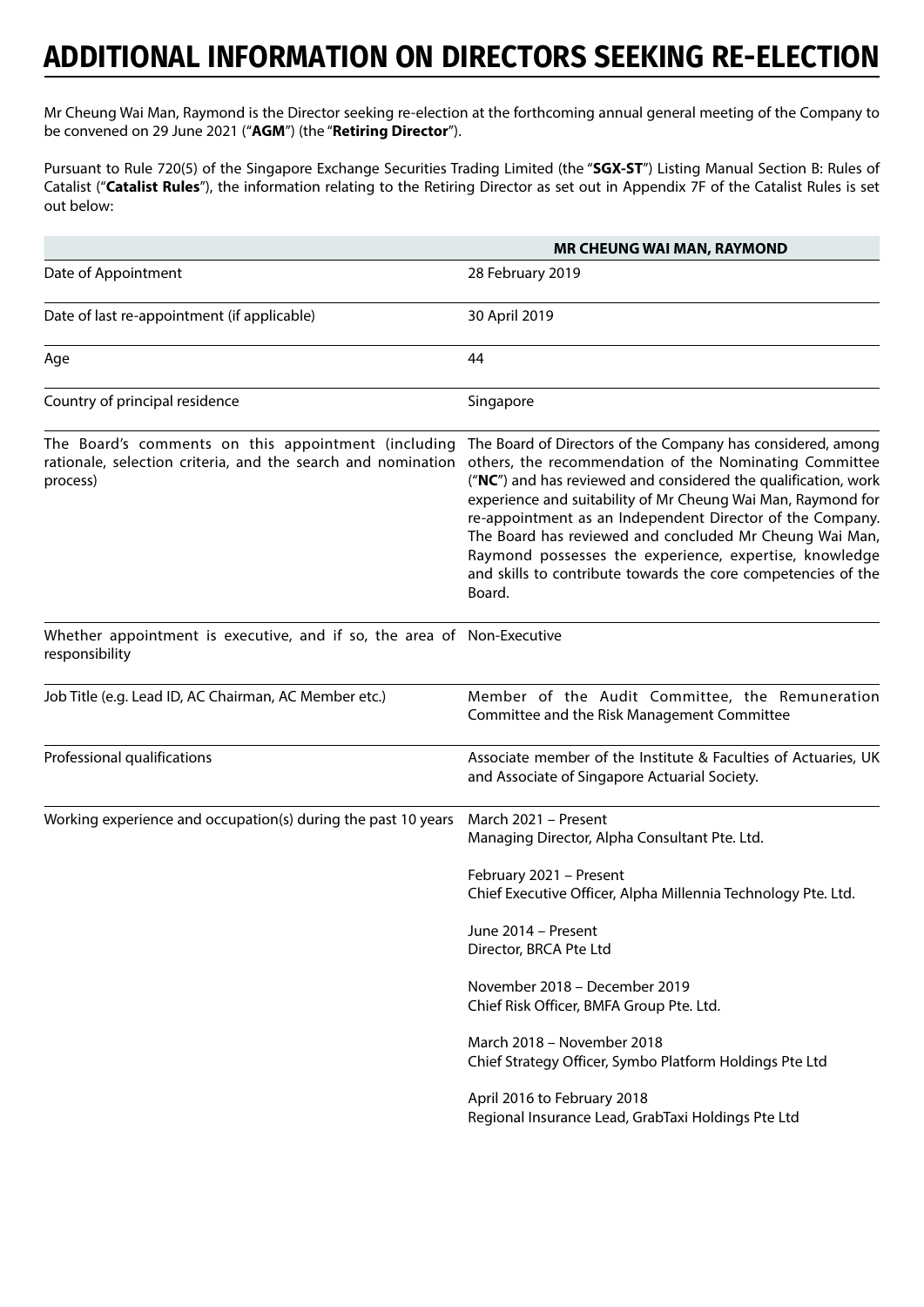|                                                                                 |                                                                                                                                                                                                                                        | <b>MR CHEUNG WAI MAN, RAYMOND</b>                                                                                                                                                                                                                                            |
|---------------------------------------------------------------------------------|----------------------------------------------------------------------------------------------------------------------------------------------------------------------------------------------------------------------------------------|------------------------------------------------------------------------------------------------------------------------------------------------------------------------------------------------------------------------------------------------------------------------------|
|                                                                                 |                                                                                                                                                                                                                                        | December 2013 to June 2014<br>Chief Risk Officer & Group Head of Compliance, Asia Capital<br>Reinsurance Group                                                                                                                                                               |
|                                                                                 |                                                                                                                                                                                                                                        | April 2011 to December 2013<br>Chief Risk Officer, AIG Asia Pacific Insurance - Regional Head<br>of Insurance Portfolio / Aggregation Risk (ERM), AIG APAC<br>Holdings                                                                                                       |
|                                                                                 |                                                                                                                                                                                                                                        | June 2010 to April 2011<br>Associate Director, Standard & Poor's                                                                                                                                                                                                             |
|                                                                                 |                                                                                                                                                                                                                                        | November 2008 to June 2010<br>AVP, Head of Actuarial & Pricing, OAC Insurance                                                                                                                                                                                                |
|                                                                                 | Shareholding interest in the listed issuer and its subsidiaries                                                                                                                                                                        | Yes                                                                                                                                                                                                                                                                          |
|                                                                                 |                                                                                                                                                                                                                                        | Beverly JCG Ltd.<br>Direct Interest: 7,500,009 Shares                                                                                                                                                                                                                        |
|                                                                                 | Any relationship (including immediate family relationships with No<br>any existing director, existing executive officer, the issuer and/<br>or substantial shareholder of the listed issuer or of any of its<br>principal subsidiaries |                                                                                                                                                                                                                                                                              |
|                                                                                 | Conflict of Interest (including any competing business)                                                                                                                                                                                | No                                                                                                                                                                                                                                                                           |
|                                                                                 | Undertaking (in the format set out in Appendix 7H) under Rule Yes<br>720(1) has been submitted to the listed issuer                                                                                                                    |                                                                                                                                                                                                                                                                              |
| Other Principal Commitments*<br>Including Directorships# (for the last 5 years) |                                                                                                                                                                                                                                        | Past Directorships (for the past 5 years):<br>AllCars Pte. Ltd.<br>CarFrenHQ Pte. Ltd.<br>SWIFTAGRO Pte. Ltd.<br>Salvare Holdings Pte Ltd.                                                                                                                                   |
| ∗<br>#                                                                          | "Principal Commitments" has the same meaning as<br>defined in the Code.<br>These fields are not applicable for announcements of JPL Advisory LLP<br>appointments pursuant to Listing Rule 704(8)                                       | Present Directorships:<br>Alpha Consultant Pte. Ltd.<br>Alpha Millennia Technology Pte. Ltd<br>Alpha Millennia Consulting Pte. Ltd<br>Baystech Solution Pte. Ltd.<br>AP Capital Fund I Pte Ltd<br>Two Actuarial Solutions Pte. Ltd.<br><b>BRCA Pte Ltd</b><br>WTSG Pte. Ltd. |
| (a)                                                                             | Whether at any time during the last 10 years, an No<br>application or a petition under any bankruptcy law<br>of any jurisdiction was filed against him or against a                                                                    |                                                                                                                                                                                                                                                                              |

partnership of which he was a partner at the time when he was a partner or at any time within 2 years from the date he ceased to be a partner?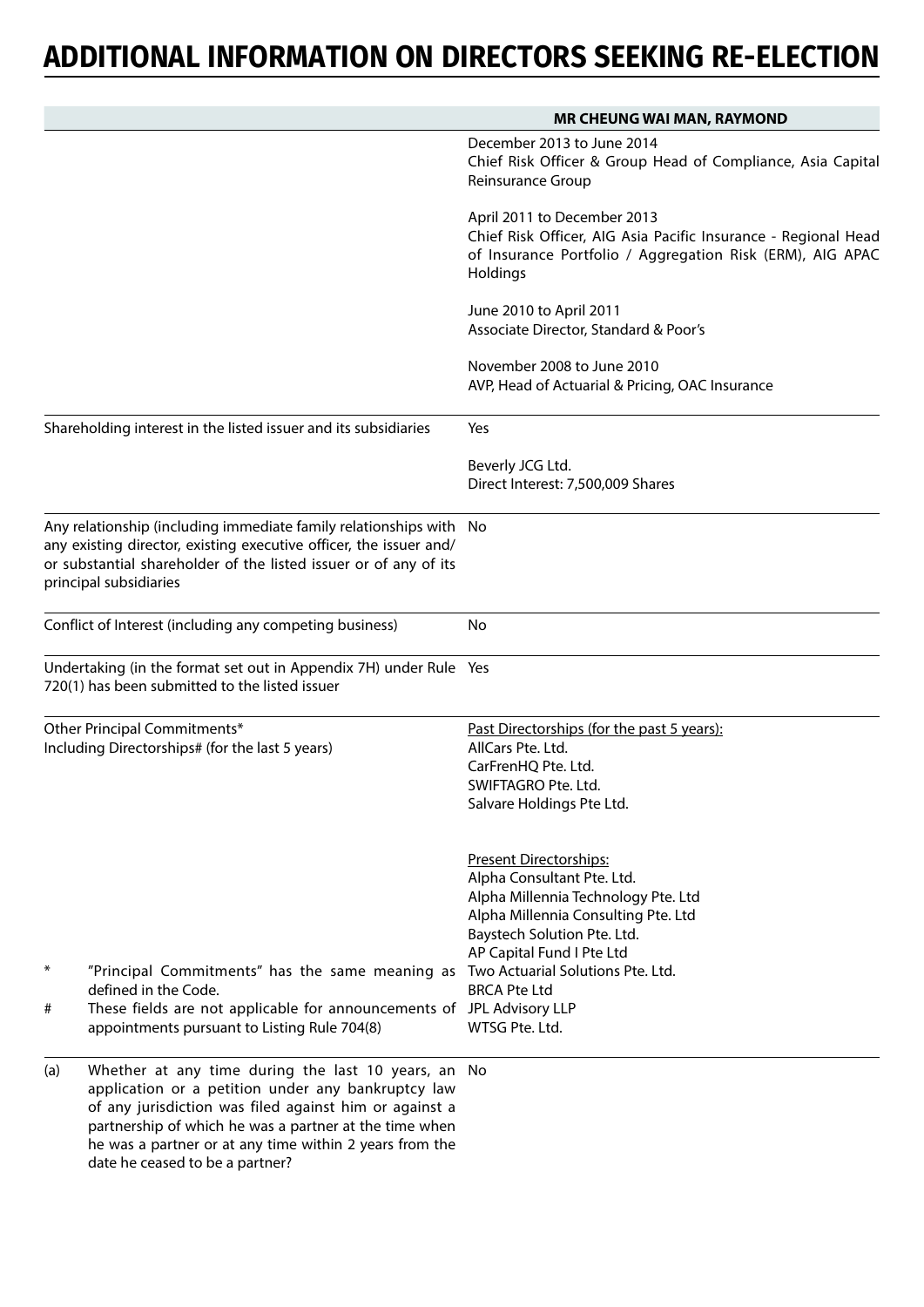|     |                                                                                                                                                                                                                                                                                                                                                                                                                                                                                                                                                                                                                                                                           | <b>MR CHEUNG WAI MAN, RAYMOND</b> |
|-----|---------------------------------------------------------------------------------------------------------------------------------------------------------------------------------------------------------------------------------------------------------------------------------------------------------------------------------------------------------------------------------------------------------------------------------------------------------------------------------------------------------------------------------------------------------------------------------------------------------------------------------------------------------------------------|-----------------------------------|
| (b) | Whether at any time during the last 10 years, an No<br>application or a petition under any law of any<br>jurisdiction was filed against an entity (not being<br>a partnership) of which he was a director or an<br>equivalent person or a key executive, at the time<br>when he was a director or an equivalent person or<br>a key executive of that entity or at any time within 2<br>years from the date he ceased to be a director or an<br>equivalent person or a key executive of that entity,<br>for the winding up or dissolution of that entity or,<br>where that entity is the trustee of a business trust, that<br>business trust, on the ground of insolvency? |                                   |
| (c) | Whether there is any unsatisfied judgment against him? No                                                                                                                                                                                                                                                                                                                                                                                                                                                                                                                                                                                                                 |                                   |
| (d) | Whether he has ever been convicted of any offence, in No<br>Singapore or elsewhere, involving fraud or dishonesty<br>which is punishable with imprisonment, or has been<br>the subject of any criminal proceedings (including any<br>pending criminal proceedings of which he is aware) for<br>such purpose?                                                                                                                                                                                                                                                                                                                                                              |                                   |
| (e) | Whether he has ever been convicted of any offence, in No<br>Singapore or elsewhere, involving a breach of any law<br>or regulatory requirement that relates to the securities<br>or futures industry in Singapore or elsewhere, or has<br>been the subject of any criminal proceedings (including<br>any pending criminal proceedings of which he is aware)<br>for such breach?                                                                                                                                                                                                                                                                                           |                                   |
| (f) | Whether at any time during the last 10 years, judgment No<br>has been entered against him in any civil proceedings<br>in Singapore or elsewhere involving a breach of any<br>law or regulatory requirement that relates to the<br>securities or futures industry in Singapore or elsewhere,<br>or a finding of fraud, misrepresentation or dishonesty<br>on his part, or he has been the subject of any civil<br>proceedings (including any pending civil proceedings<br>of which he is aware) involving an allegation of fraud,<br>misrepresentation or dishonesty on his part?                                                                                          |                                   |
| (g) | Whether he has ever been convicted in Singapore No<br>or elsewhere of any offence in connection with the<br>formation or management of any entity or business<br>trust?                                                                                                                                                                                                                                                                                                                                                                                                                                                                                                   |                                   |
| (h) | Whether he has ever been disqualified from acting No<br>as a director or an equivalent person of any entity<br>(including the trustee of a business trust), or from<br>taking part directly or indirectly in the management of<br>any entity or business trust?                                                                                                                                                                                                                                                                                                                                                                                                           |                                   |
| (i) | Whether he has ever been the subject of any No<br>order, judgment or ruling of any court, tribunal or<br>governmental body, permanently or temporarily<br>enjoining him from engaging in any type of business<br>practice or activity?                                                                                                                                                                                                                                                                                                                                                                                                                                    |                                   |